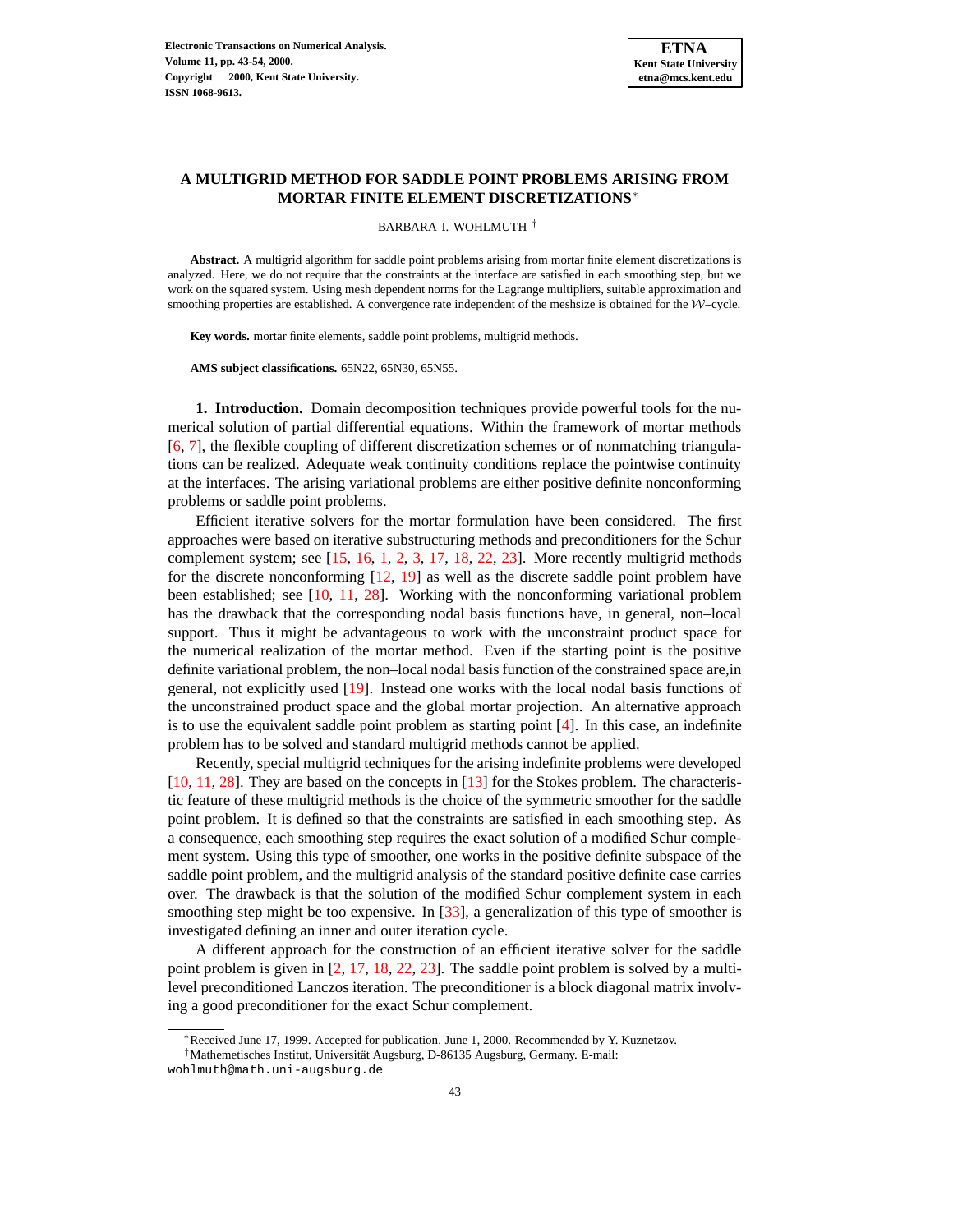These observations motivate our new approach. In particular, we do not require that the iterates satisfy the weak continuity conditions at the interfaces exactly. As a consequence, we neither need a good preconditioner for the exact Schur complement nor an exact solver for a modified Schur complement. Following the ideas of [\[27\]](#page-10-16), we introduce a smoother for the squared positive definite system.

The rest of the paper is organized as follows: In Section 2, we give a brief overview of the mortar method in case of  $P_1$ -Lagrangian finite elements. We review the definition of the discrete spaces and the saddle point formulation as well as the a priori estimates. The two basic tools, approximation and smoothing properties, for the convergence analysis of a multigrid method are analyzed in Sections 3 and 4. In Section 3, the approximation property is formulated. Since we are not working in the positive definite subspace, we cannot avoid the use of norms for the Lagrange multiplier. Our analysis is based on mesh dependent norms for the Lagrange multiplier. In Section 4, we establish the smoothing property, where we follow the lines of [\[27\]](#page-10-16), and introduce a block diagonal smoother. Finally, the convergence rate for the  $W$ –cycle is given.

**2. Mortar finite elements.** Mortar methods are based on domain decomposition techniques. Within this approach, different discretization schemes as well as geometrical nonconforming triangulations can be coupled. The resulting nonconforming method is optimal in the sense that the discretization error is of the same order as the sum of the best approximation errors on the different subdomains. Here, we will only briefly review the definition of a special mortar method. For an overview of more general mortar techniques, we refer the reader to [\[4,](#page-10-14) [5,](#page-10-17) [6,](#page-10-0) [7,](#page-10-1) [11\]](#page-10-12).

Let  $\Omega \subset \mathbb{R}^2$  be a bounded polygonal domain. Consider a geometrical conforming non– overlapping decomposition into  $K$  polygonal subdomains  $\Omega_k$  such that

$$
\bar{\Omega} = \bigcup_{k=1}^{K} \bar{\Omega}_{k}.
$$

The intersection between the boundaries of two adjacent subdomains  $\Omega_l$  and  $\Omega_k$ ,  $1 \leq l \neq k \leq$ K is called interface  $\Gamma_{lk} := \partial \Omega_l \cap \partial \Omega_k$ . Furthermore, the union of subdomain boundaries  $\mathcal{S} := \bigcup_{k=1}^K (\partial \Omega_k \setminus \partial \Omega)$  can be decomposed into M disjoint open subsets

$$
\mathcal{S} = \bigcup_{m=1}^{M} \overline{\gamma}_m
$$

 $\ddot{\phantom{a}}$ 

where for each non–mortar  $\gamma_m$ ,  $1 \leq m \leq M$ , there exist a  $l(m)$  and  $k(m)$ ,  $1 \leq l(m)$  $k(m) \leq K$  such that  $\gamma_m = \Gamma_{l(m)k(m)}$ .

<span id="page-1-0"></span>We consider the following elliptic second order boundary problem

(2.1) 
$$
-\text{div}(a\nabla u) + bu = f \text{ in } \Omega,
$$

$$
u = 0 \text{ on } \partial\Omega,
$$

where a is an uniformly positive function  $a \in L^{\infty}(\Omega)$ ,  $f \in L^{2}(\Omega)$  and  $0 \leq b \in L^{\infty}(\Omega)$ . Each subdomain  $\Omega_k$ ,  $1 \leq k \leq K$  is associated with a quasi–uniform simplicial triangulation  $\mathcal{T}_{k,h}$ of meshsize h. For the discretization on the different subdomains  $\Omega_k$ , we use  $P_1$ –conforming finite elements  $X(\Omega_k; \mathcal{T}_{k,h}), k = 1, ..., K$ , satisfying homogeneous boundary conditions on  $\partial\Omega_k \cap \partial\Omega$ . Then, the unconstraint product space

$$
X_h := \prod_{k=1}^K X(\Omega_k; \mathcal{T}_{k;h})
$$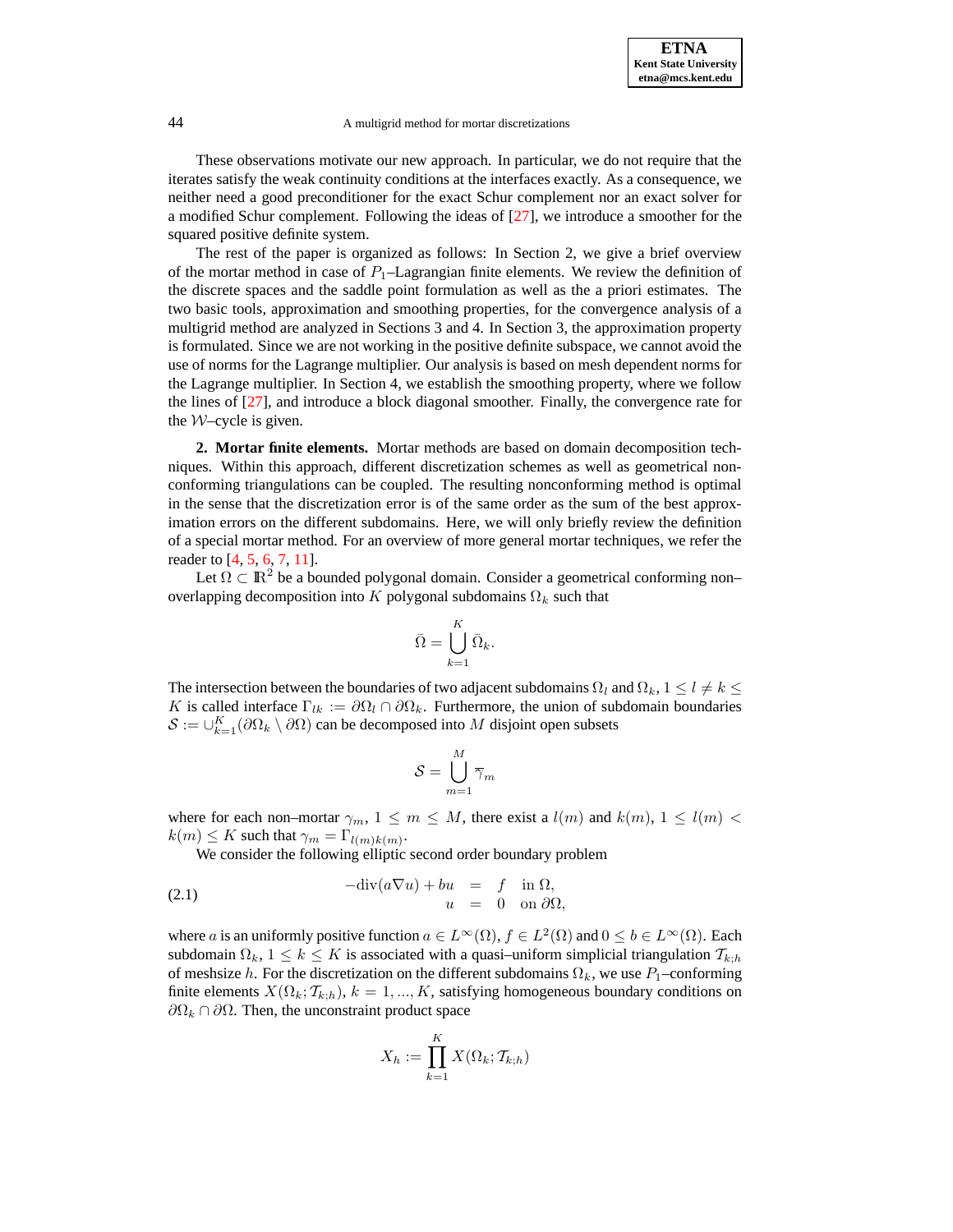satisfies no weak continuity condition at the interface and is not a suitable space for the discretization of  $(2.1)$ . In particular, the consistency error would be not bounded by the meshsize h. To define an appropriate global discrete space, we have to impose weak continuity conditions at the interfaces of the decomposition. Each non–mortar  $\gamma_m$  will be associated with a 1-D triangulation  $S_{m,h}$ , inherited either from  $T_{l(m);h}$  or  $T_{k(m);h}$ . Then, the local Lagrange multiplier space  $M_h(\gamma_m; \mathcal{S}_{m:h})$  associated with the non–mortar  $\gamma_m$  is given by

$$
M_h(\gamma_m; \mathcal{S}_{m;h}) \quad := \quad \{ \mu \in C(\gamma_m) \mid \mu_{|_e} \in P_1(e), e \in \mathcal{S}_{m;h}, \newline \mu_{|_e} \in P_0(e), e \text{ contains an endpoint of } \gamma_m \}.
$$

The global Lagrange multiplier space is defined as the product space

$$
M_h := \prod_{m=1}^M M_h(\gamma_m; \mathcal{S}_{m;h}),
$$

see [\[5,](#page-10-17) [6,](#page-10-0) [7\]](#page-10-1). We refer the reader to [\[26,](#page-10-18) [31,](#page-11-1) [32\]](#page-11-2) for possible modifications of the Lagrange multiplier space. In terms of  $M_h$ , a suitable global space  $V_h$  for the discretization of [\(2.1\)](#page-1-0) can be defined by

$$
V_h := \{ v \in X_h \mid b(v, \mu) = 0, \mu \in M_h \},\
$$

where the bilinear form  $b(\cdot, \cdot)$  is given by the following duality pairing

$$
b(v,\mu) := \sum_{m=1}^M \langle [v], \mu \rangle_{\gamma_m}, \quad v \in \prod_{k=1}^K H^1(\Omega_k), \ \mu \in \prod_{m=1}^M \left(H^{\frac{1}{2}}(\gamma_m)\right)'.
$$

Here,  $[\cdot]$  denotes the jump,  $[v] := v_{\vert_{\Omega_{k(m)}}} - v_{\vert_{\Omega_{l(m)}}}$ . The bilinear form  $b(\cdot, \cdot)$  restricted on  $X_h \times M_h$  can be written as  $b(v, \mu) = \sum_{m=1}^{M} \int_{\gamma_m} [v] \mu ds$ . With this notation for  $V_h$ , the nonconforming formulation of the mortar method can be given as : find  $u_h \in V_h$  such that

<span id="page-2-0"></span>
$$
(2.2) \t a(u_h, v_h) = f(v_h), \t v_h \in V_h;
$$

see [\[6,](#page-10-0) [7\]](#page-10-1). Here, the bilinear form  $a(\cdot, \cdot)$  is defined as  $a(v, w) := \sum_{k=1}^{K} \int_{\Omega_k} a \nabla v \cdot \nabla w +$  $bv\, w\, dx,\, v,w\, \in\, \prod_{k=1}^K H^1(\Omega_k)$  and  $f(v) := \int_{\Omega} fv\, dx,\, v\, \in\, L^2(\Omega).$  The following saddle point problem is equivalent to [\(2.2\)](#page-2-0): find  $(u_h, \lambda_h) \in X_h \times M_h$  such that

<span id="page-2-1"></span>(2.3) 
$$
a(u_h, v_h) + b(v_h, \lambda_h) = f(v_h), v_h \in X_h
$$

$$
b(u_h, \mu_h) = 0, \qquad \mu_h \in M_h.
$$

The Lagrange multiplier  $\lambda_h$  is an approximation of the flux at the interfaces  $\lambda_{\gamma_m} := a \frac{\partial u}{\partial n_{kl}}$ , where  $n_{kl}$  is the unit outer normal on  $\Omega_{k(m)}$  restricted to  $\partial\Omega_{k(m)} \cap \partial\Omega_{l(m)}$ ; see [\[5,](#page-10-17) [30\]](#page-10-19).

In the rest of this section, we state technical tools which will be necessary for the analysis of the multigrid method. In particular, the coercivity of the bilinear form  $a(\cdot, \cdot)$ , a discrete inf–sup condition and well–known a priori estimates are given. In the following all constants  $0 < c \leq C < \infty$  are generic constants depending on the coefficients of [\(2.1\)](#page-1-0) and on the shape regularity of the triangulation but not on the meshsize.

Under the assumption of  $H^2$ –regularity, we have the following  $\mathcal{O}(h)$  estimate for the discretization error in the broken  $H^1$ –norm and an  $\mathcal{O}(h^2)$  estimate for the discretization error in the  $L^2$ -norm

<span id="page-2-2"></span>(2.4) 
$$
||u - u_h||_1 \leq C h ||f||_{0;\Omega},
$$

$$
||u - u_h||_{0;\Omega} \leq C h^2 ||f||_{0;\Omega}
$$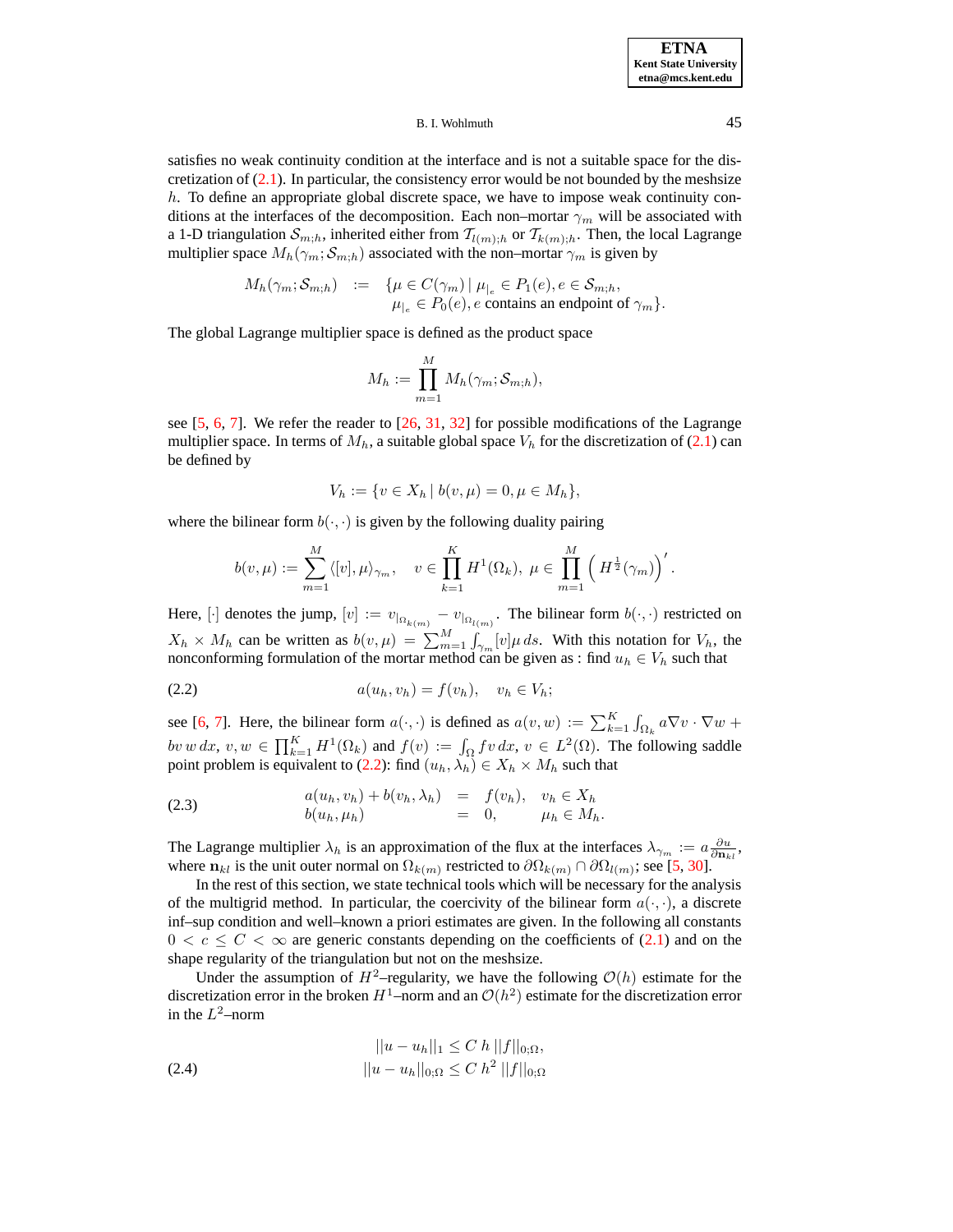where  $||v||_1^2 := \sum_{k=1}^K ||v||_{1;\Omega_k}^2$ ,  $v \in \prod_{k=1}^K H^1(\Omega_k)$ , see [\[6,](#page-10-0) [7,](#page-10-1) [10\]](#page-10-11). Furthermore, we have ellipticity of the bilinear form  $a(\cdot, \cdot)$  on  $Y \times Y$ , i.e.,

(2.5) 
$$
a(v,v) \ge c ||v||_1^2, \quad v \in Y,
$$

and  $V_h$  is a subspace of  $Y$ 

<span id="page-3-3"></span>
$$
Y:=\{v\in \prod_{k=1}^K H^1(\Omega_k)\,|\; v_{|_{\partial\Omega}}=0, \int\limits_{\gamma_m}[v]\,ds=0,\; 1\leq m\leq M\};
$$

see [\[8\]](#page-10-20).

Our multigrid approach will be based on the saddle point formulation [\(2.3\)](#page-2-1). It is intro-duced and analyzed in [\[5\]](#page-10-17) where a discrete inf-sup condition is given in the  $H_{00}^{1/2}$ -norm of the Lagrange multiplier. Here, we work with mesh dependent norms for which a discrete inf–sup condition is established in [\[30\]](#page-10-19)

$$
||\mu||_{h^{-s};\mathcal{S}}^2 := \sum_{\gamma_m} \sum_{e \in \mathcal{S}_{m,h}} h_e^{2s} ||\mu||_{0;e}^2, \quad \mu \in M_h, \ s \ge 0;
$$

see also [\[10,](#page-10-11) [11\]](#page-10-12). The notation  $|| \cdot ||_{h^{-s} \cdot S}$  is chosen because the mesh dependent norm represents a kind of discrete  $H<sup>s</sup>$ –dual norm. The inf–sup condition

<span id="page-3-0"></span>
$$
(2.6) \t\t c \|\mu_h\|_{h^{-\frac{1}{2}};S} \leq \sup_{\substack{v_h \in X_h \\ v_h \neq 0}} \frac{b(v_h, \mu_h)}{\|v_h\|_1}, \quad \mu \in M_h
$$

can be found in [\[30\]](#page-10-19) where also the a priori estimate for the Lagrange multiplier in the mesh dependent norm,

<span id="page-3-1"></span>(2.7) 
$$
||\lambda - \lambda_h||_{h^{-\frac{1}{2}};S} \leq C h||f||_{0;\Omega},
$$

is established. We remark that the constants in the inf–sup condition  $(2.6)$  and in the a priori estimate  $(2.7)$  are independent of the meshsize. The proof of  $(2.7)$  requires a careful analysis since the bilinear form  $b(v_h, \mu_h)$  is not uniformly bounded in h. Thus the general saddle point theory; see [\[14\]](#page-10-21), cannot be applied directly. Combining the two a priori estimates [\(2.4\)](#page-2-2) and [\(2.7\)](#page-3-1), we get an order  $h^2$  a priori estimate for the mesh dependent norm  $||(u - u_h, \lambda - \lambda)|$  $\lambda_h$ )|| $h; \Omega \times S$ , where

$$
||(v,\mu)||_{h;\Omega\times\mathcal{S}}^2:=||v||_{0;\Omega}^2+||\mu||_{h^{-\frac{3}{2}};\mathcal{S}}^2, \quad (v,\mu)\in L^2(\Omega)\times L^2(\mathcal{S}).
$$

The corresponding mesh dependent scalar product on  $L^2(\Omega) \times L^2(\mathcal{S})$  is denoted by  $(\cdot,\cdot)_{h;\Omega\times\mathcal{S}}$ 

$$
((v,\mu),(w,\nu))_{h;\Omega\times\mathcal{S}}:=(v,w)_{0;\Omega}+(\mu,\nu)_{h^{-\frac{3}{2}};\mathcal{S}}:=(v,w)_{0;\Omega}+\sum_{\gamma_m}\sum_{e\in\mathcal{S}_{m;h}}h^3_e(\mu,\nu)_{0;e}.
$$

<span id="page-3-2"></span>Finally, the following lemma gives a relation between the weighted  $L^2$ -norm of the jump and the nonconformity of an element. A similar result can be found in [\[30\]](#page-10-19) where finite element spaces of different order are used. Here, we use the same order for the finite element spaces but two different triangulations  $T_h$  and  $T_{2h}$ . We assume that the triangulation  $T_h$  is obtained by uniform refinement from  $T_{2h}$ .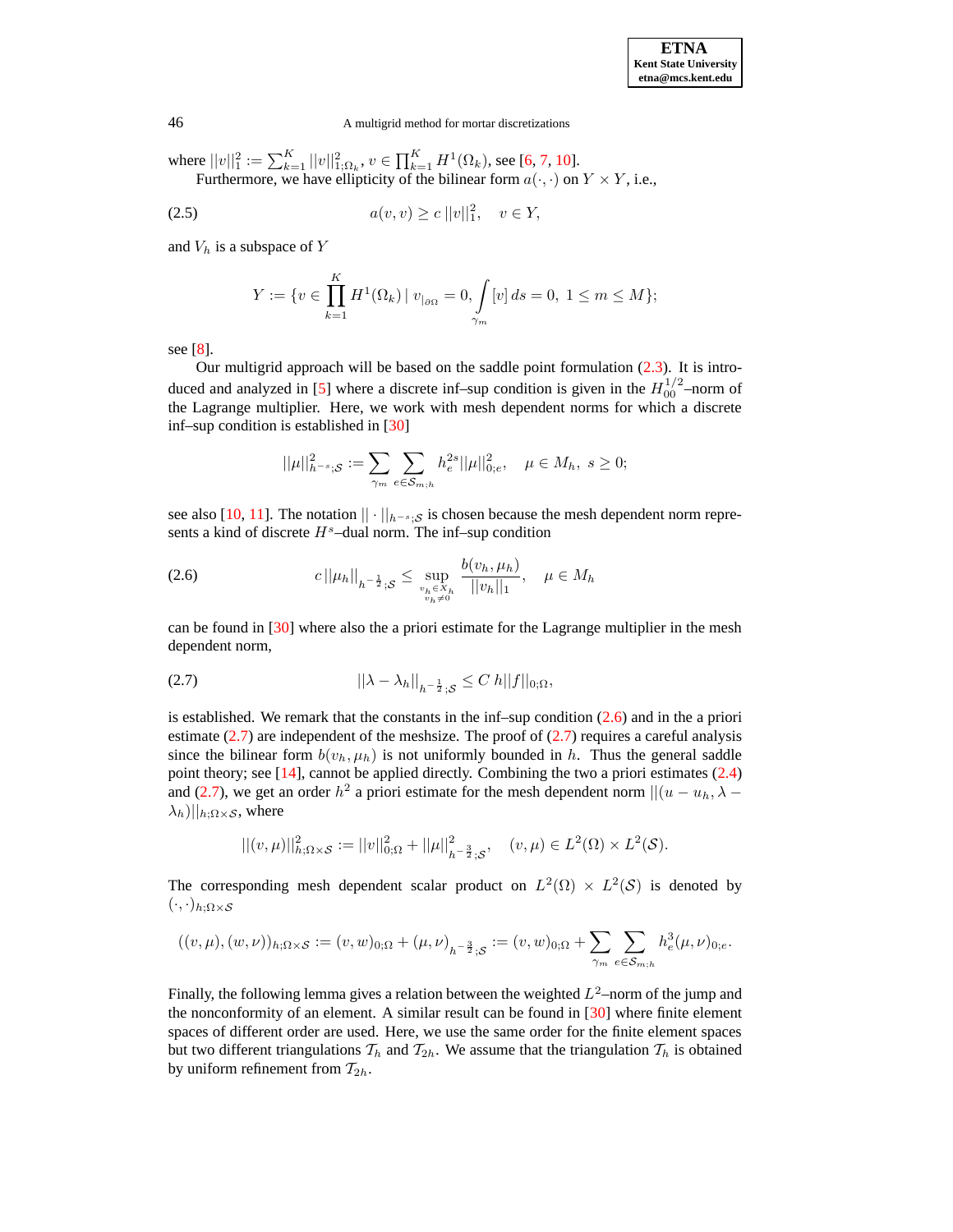LEMMA 2.1. Let  $v_h \in X_h$  satisfy

$$
b(v_h, \mu_{2h}) = 0, \quad \mu_{2h} \in M_{2h}.
$$

*Then, the jump of*  $v_h$  *can be bounded by* 

$$
\sum_{\gamma_m} \sum_{e \in \mathcal{S}_{m,h}} \frac{1}{h_e} ||[v_h]||_{0;e}^2 \leq C \inf_{v \in H_0^1(\Omega)} ||v_h - v||_1^2.
$$

*Proof.* Here, we will sketch the proof only for the quasi–uniform case. For more details, we refer the reader to [\[30\]](#page-10-19). Using the approximation property of  $M_{2h}$  and a trace Theorem, we obtain for each  $v \in H_0^1(\Omega)$  and  $\mu_{2h} \in M_{2h}$ 

$$
||[v_h]||_{0,S}^2 = ([v_h], [v_h - v] - \mu_{2h})_{0,S} \le C h^{\frac{1}{2}} ||[v_h]||_{0,S} ||[v_h - v]||_{\frac{1}{2},S} \le C h^{\frac{1}{2}} ||[v_h]||_{0,S} ||v_h - v||_1.
$$

Here, the norm  $|| \cdot ||_{1/2;S}$  is defined by

$$
||\mu||_{\frac{1}{2};\mathcal{S}}^2:=\sum_{m=1}^M ||\mu||_{\frac{1}{2};\gamma_m}^2,\quad \mu\in\prod_{m=1}^M H^{\frac{1}{2}}(\gamma_m),
$$

where  $|| \cdot ||_{1/2;\gamma_m}$  is the standard  $H^{1/2}$ –norm on  $\gamma_m$ .

**3. Approximation property for the saddle point problem.** A suitable approximation property is one of the basic tools needed to establish a level independent convergence rate for the  $W$ –cycle. Here, we will establish an approximation result not only for the first solution component but also for the Lagrange multiplier. An approximation property for the first solution component is given in [\[10\]](#page-10-11). Although the bilinear form  $b(\cdot, \cdot)$  is not bounded independently of the meshsize, optimal approximation properties can be established.

A family of finite element spaces associated with a nested sequence of triangulations  $T_l$ of meshsize  $h_l$  is given by

$$
X_0 \times M_0 \subset X_1 \times M_1 \subset \cdots \subset X_l \times M_l \subset \cdots \subset X_n \times M_n.
$$

Here, we assume that the triangulations are quasi–uniform and that  $h_{l-1} = 2h_l$ . The spaces  $X_l$ ,  $M_l$  and  $X_l \times M_l$  equipped with the norms  $||\cdot||_{0;\Omega}$ ,  $||\cdot||_{h_l^{-3/2};\mathcal{S}}$  and  $||\cdot||_{h_l;\Omega \times \mathcal{S}}$ , respectively, are Hilbert spaces. Let T be a linear continuous operator  $T : H_1 \longrightarrow H_2$ . Here,  $H_1$  and  $H_2$ associated with the norms  $|| \cdot ||_{H_1}$  and  $|| \cdot ||_{H_2}$ , respectively, are Hilbert spaces. We use the standard operator norm

$$
||T||:=\sup_{\substack{x\in H_1\\x\neq 0}}\frac{||Tx||_{H_2}}{||x||_{H_1}}.
$$

The following lemma is an adaption of Lemma 4.2 in [\[27\]](#page-10-16) to mortar finite elements. Based on this lemma a suitable approximation property will be formulated at the end of this section. In contrast to [\[27\]](#page-10-16), the  $b(\cdot, \cdot)$  is not continuous. However, Lemma [2.1](#page-3-2) guarantees the continuity of  $b(\cdot, \cdot)$  on a suitable subspace of  $X_l \times L^2(\mathcal{S})$ 

$$
|b(w_l, \mu)| \leq C ||w_l||_1 ||\mu||_{h^{-\frac{1}{2}};S}, \quad (w_l, \mu) \in \hat{X}_l \times L^2(\mathcal{S}),
$$

<span id="page-4-0"></span>where  $\hat{X}_l := \{w_l \in X_l \mid b(w_l, \mu_{l-1}) = 0\}.$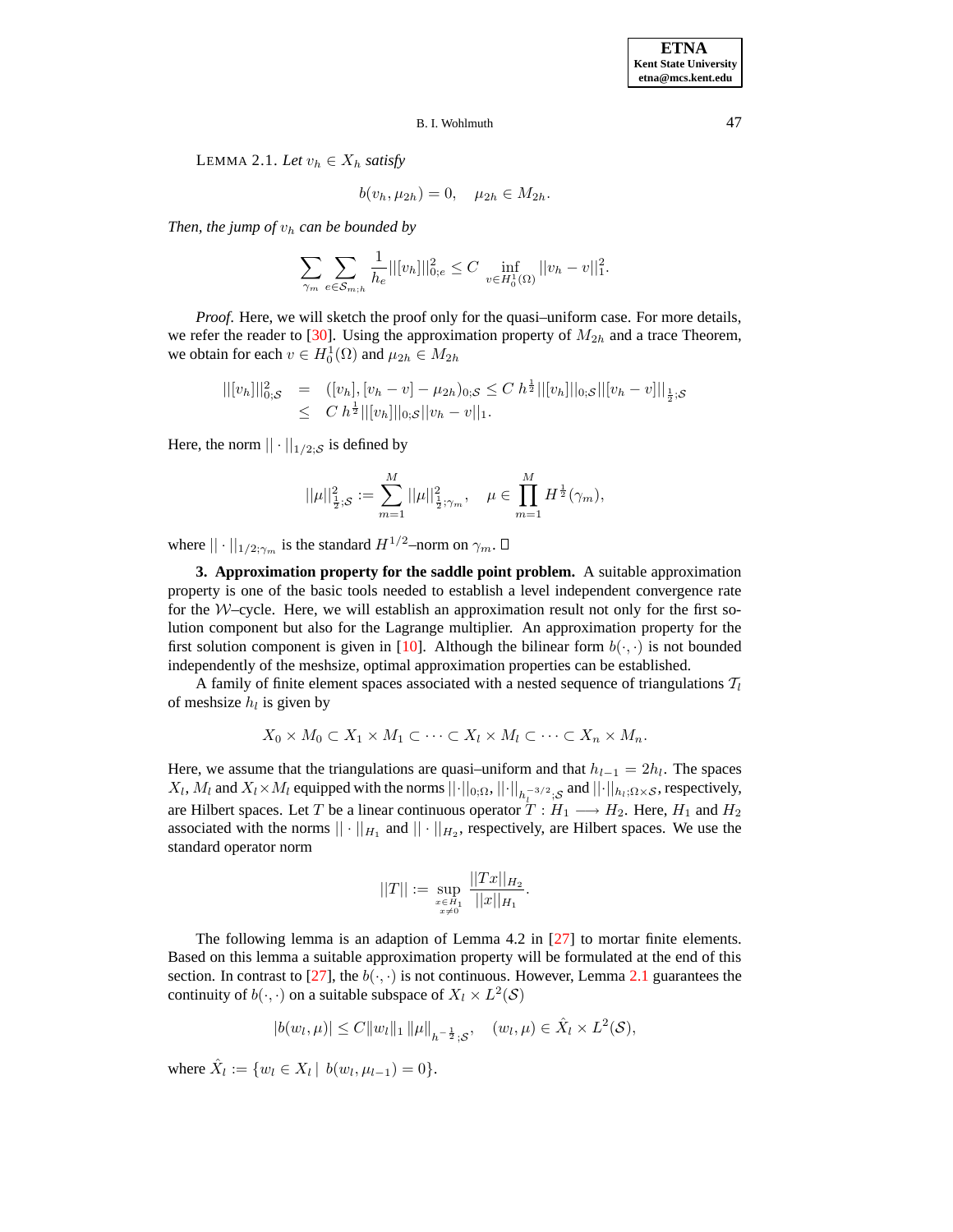LEMMA 3.1. *Let*  $(d_l, \delta_l) \in X_l \times M_l$  *be orthogonal to*  $X_{l-1} \times M_{l-1}$ *, i.e.* 

$$
((d_l, \delta_l), (v_{l-1}, \mu_{l-1}))_{h_l, \Omega \times \mathcal{S}} = 0, \qquad (v_{l-1}, \mu_{l-1}) \in X_{l-1} \times M_{l-1},
$$

 $and (w_l, v_l) \in X_l \times M_l$  *be the solution of the problem: find*  $(w_l, v_l) \in X_l \times M_l$  *such that* 

<span id="page-5-3"></span>(3.1) 
$$
a(w_l, v_l) + b(v_l, \nu_l) = (d_l, v_l)_{0; \Omega}, \qquad v_l \in X_l b(w_l, \mu_l) = (\delta_l, \mu_l)_{h_l^{-\frac{3}{2}}; S}, \qquad \mu_l \in M_l.
$$

*Then, there exists a constant satisfying*

$$
||(w_l, \nu_l)||_{h_l; \Omega \times \mathcal{S}} \leq C h_l^2 ||(d_l, \delta_l)||_{h_l; \Omega \times \mathcal{S}}.
$$

*Proof*. The quasi–uniformity of the triangulations yields

$$
c(||w_l||_{0;\Omega}+h_l^{\frac{3}{2}}||v_l||_{0;\mathcal{S}})\leq ||(w_l,v_l)||_{h_l;\Omega\times\mathcal{S}}\leq C(||w_l||_{0;\Omega}+h_l^{\frac{3}{2}}||v_l||_{0;\mathcal{S}}).
$$

The estimate for the term in the Lagrange multiplier will be based on the discrete inf–sup condition [\(2.6\)](#page-3-0) whereas the bound for  $||w_l||_{0;\Omega}$  is based on duality techniques. We start with an estimate for the upper bound of  $h_l^{3/2}$  $\|u_l\|_{0,\mathcal{S}}$ . The continuity of  $a(\cdot,\cdot)$ , the discrete inf–sup condition [\(2.6\)](#page-3-0) and the orthogonality of  $d_l$ ,  $(d_l, v_{l-1})_{0;\Omega} = 0$ ,  $v_{l-1} \in X_{l-1}$ , yield an upper bound for  $||\nu_l||_{h_l^{-1/2};\mathcal{S}}$  in terms of  $||w_l||_1$ 

<span id="page-5-0"></span>
$$
||\nu_{l}||_{h_{l}^{-\frac{1}{2}};S} \leq C \sup_{\substack{v_{l}\in X_{l} \\ v_{l}\neq 0}} \frac{b(v_{l},\nu_{l})}{||v_{l}||_{1}}
$$
  
\n(3.2)  
\n
$$
= C \inf_{\substack{v_{l-1}\in X_{l-1} \\ v_{l}\neq 0}} \sup_{\substack{v_{l}\in X_{l} \\ v_{l}\neq 0}} \frac{(d_{l},v_{l}-v_{l-1})_{0;\Omega} - a(w_{l},v_{l})}{||v_{l}||_{1}}
$$
  
\n
$$
\leq C (||w_{l}||_{1} + h_{l}||d_{l}||_{0;\Omega}).
$$

Observing that  $w_l \in Y$ , applying [\(2.5\)](#page-3-3) and using [\(3.2\)](#page-5-0), we find for  $w_{l-1} \in X_{l-1}$ 

$$
c ||w_l||_1^2 \leq a(w_l, w_l) = (d_l, w_l)_{0; \Omega} - b(w_l, \nu_l)
$$
  
=  $(d_l, w_l - w_{l-1})_{0; \Omega} - (\delta_l, \nu_l)_{h_l^{-\frac{3}{2}}; S}$   

$$
\leq C h_l (||d_l||_{0; \Omega} + h_l^{\frac{3}{2}} ||\delta_l||_{0; S}) ||w_l||_1 + C h_l^{\frac{7}{2}} ||d_l||_{0; \Omega} ||\delta_l||_{0; S}.
$$

To obtain an upper bound for  $||w_l||_1$  in terms of  $h_l^{\frac{3}{2}}||\delta_l||_{0;\mathcal{S}}$  and  $||d_l||_{0;\Omega}$ , it is sufficient to apply Young's inequality and to observe that

$$
(h_l^{\frac{7}{2}}||d_l||_{0;\Omega}||\delta_l||_{0;\mathcal{S}})^{1/2} \leq \frac{1}{2}(h_l||d_l||_{0;\Omega}+h_l^{\frac{5}{2}}||\delta_l||_{0;\mathcal{S}}).
$$

Thus, we have

<span id="page-5-1"></span>(3.3) 
$$
||w_l||_1 \leq C h_l \left( ||d_l||_{0;\Omega} + h_l^{\frac{3}{2}} ||\delta_l||_{0;\mathcal{S}} \right).
$$

Combining [\(3.3\)](#page-5-1) with the upper bound for  $||\nu_{l}||_{h_l^{-1/2};\mathcal{S}}$ , we find

<span id="page-5-2"></span>(3.4) 
$$
h_l^{\frac{3}{2}} ||\nu_l||_{0;\mathcal{S}} \leq C h_l^2 \left( ||d_l||_{0;\Omega} + h_l^{\frac{3}{2}} ||\delta_l||_{0;\mathcal{S}} \right).
$$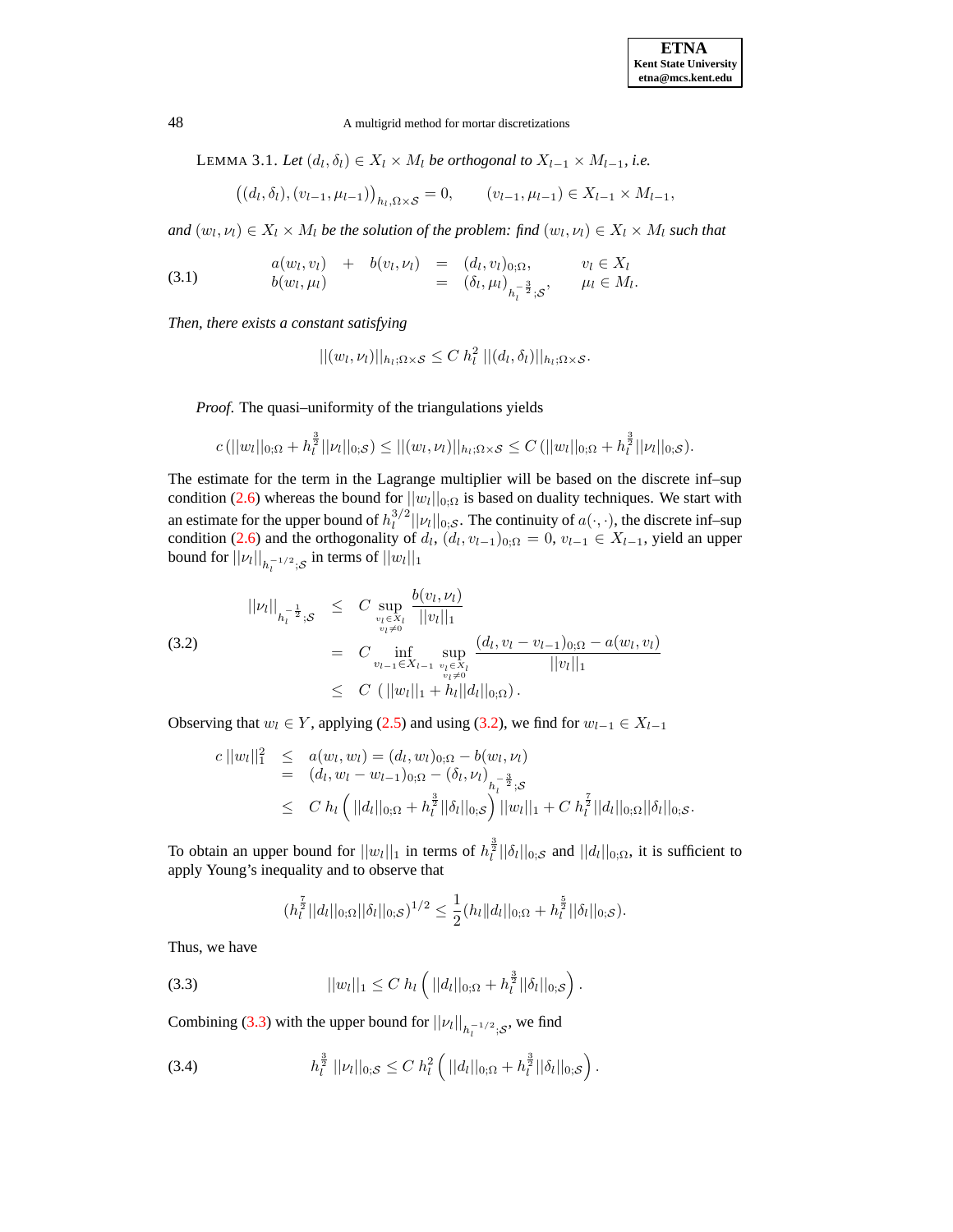In the next step, we will focus on an estimate for  $||w_l||_{0,\Omega}$ . Let  $\hat{w} \in H_0^1(\Omega)$  be the solution of the continuous variational problem: find  $\hat{w} \in H_0^1(\Omega)$  such that

$$
a(\hat{w}, v) = (w_l, v)_{0; \Omega} \quad v \in H_0^1(\Omega).
$$

Taking into account that  $w_l$ , in general, is not contained in  $H_0^1(\Omega)$ , we get

$$
||w_l||_{0;\Omega}^2 = a(\hat{w}, w_l) + b(w_l, \hat{\nu}),
$$

where  $\hat{\nu} := a\nabla \hat{w}$ **n** is the flux of  $\hat{w}$  at the interfaces S. Using the orthogonalities  $a(w_l, v_{l-1}) +$  $b(v_{l-1}, v_l) = 0, v_{l-1} \in X_{l-1}, b(w_l, \mu_{l-1}) = 0, \mu_{l-1} \in M_{l-1}$  and observing  $b(\hat{w}, v_l) = 0$ ,  $\nu_l \in M_l$ , we find for  $v_{l-1} \in X_{l-1}$  and  $\mu_{l-1} \in M_{l-1}$ 

$$
||w_l||_{0;\Omega}^2 = a(\hat{w} - v_{l-1}, w_l) + b(w_l, \hat{\nu}) + b(\hat{w} - v_{l-1}, \nu_l)
$$
  
\n
$$
\leq C(||\hat{w} - v_{l-1}||_1||w_l||_1 + ||[w_l]||_{0;\mathcal{S}}||\hat{\nu} - \mu_{l-1}||_{0;\mathcal{S}} + ||[\hat{w} - v_{l-1}]||_{0;\mathcal{S}}||\nu_l||_{0;\mathcal{S}}).
$$

We choose  $v_{l-1} \in V_{l-1}$  as a local quasi–projection of  $\hat{w}$  such that

$$
||\hat{w} - v_{l-1}||_1 \leq C h_{l-1} ||\hat{w}||_{2,\Omega}
$$
  
 
$$
||[\hat{w} - v_{l-1}]]|_{0,\mathcal{S}} \leq C h_{l-1}^{\frac{3}{2}} ||\hat{w}||_{2,\Omega};
$$

see [\[25\]](#page-10-22), and  $\mu_{l-1} \in M_{l-1}$  such that

$$
||\hat{\nu} - \mu_{l-1}||_{0;\mathcal{S}} \leq C h_{l-1}^{\frac{1}{2}} ||\hat{\nu}||_{\frac{1}{2};\mathcal{S}}.
$$

Finally, we use the  $H^2$ –regularity, a trace Theorem and Lemma [2.1](#page-3-2) to obtain

$$
||w_l||_{0;\Omega}^2 \leq C h_l \left( ||w_l||_1 + ||\nu_l||_{h_l^{-\frac{1}{2}};\mathcal{S}} \right) ||w_l||_{0;\Omega}
$$

which proves together with  $(3.3)$  and  $(3.4)$  the assertion.  $\Box$ 

The approximation property of Lemma [3.1](#page-4-0) can be also reformulated in an operator setting. Let  $A_l: X_l \longrightarrow X_l$ ,  $B_l: M_l \longrightarrow X_l$ ,  $B_l^*: X_l \longrightarrow M_l$  be the operators defined by

$$
(A_l v_l, w_l)_{0;\Omega} := a(v_l, w_l), (B_l \mu_l, w_l)_{0;\Omega} := b(w_l, \mu_l), (B_l^* w_l, \mu_l)_{h_l^{-\frac{3}{2}};S} := b(w_l, \mu_l).
$$

Then, the self-adjoint non–singular operator  $K_l: X_l \times M_l \longrightarrow X_l \times M_l$  associated with the saddle point problem  $(2.3)$  is given by

<span id="page-6-0"></span>(3.5) 
$$
K_l(v_l, \mu_l) := (A_l v_l + B_l \mu_l, B_l^* v_l), \quad (v_l, \mu_l) \in X_l \times M_l.
$$

The solution  $(w_l, v_l)$  of the saddle point problem [\(3.1\)](#page-5-3) satisfies

$$
K_l(w_l, \nu_l) = (d_l, \delta_l),
$$

and thus  $||K_l^{-1}(d_l, \delta_l)||_{h_l; \Omega \times \mathcal{S}} \leq C h_l^2 ||(d_l, \delta_l)||_{h_l; \Omega \times \mathcal{S}}$  for  $(d_l, \delta_l) \in X_l \times M_l$  being orthogonal on  $X_{l-1} \times M_{l-1}$  with respect to  $(·, ·)_{h_l;\Omega \times S}$ . Equivalently, we find

<span id="page-6-1"></span>
$$
||(w_l, \nu_l)||_{h_l; \Omega \times \mathcal{S}} \leq C \; h_l^2 ||K_l(w_l, \nu_l)||_{h_l; \Omega \times \mathcal{S}}
$$

for  $(w_l, v_l) \in X_l \times M_l$  satisfying  $(K_l(w_l, v_l), (v_{l-1}, \mu_{l-1}))_{h_l; \Omega \times S} = 0$ ,  $(v_{l-1}, \mu_{l-1}) \in$  $X_{l-1} \times M_{l-1}.$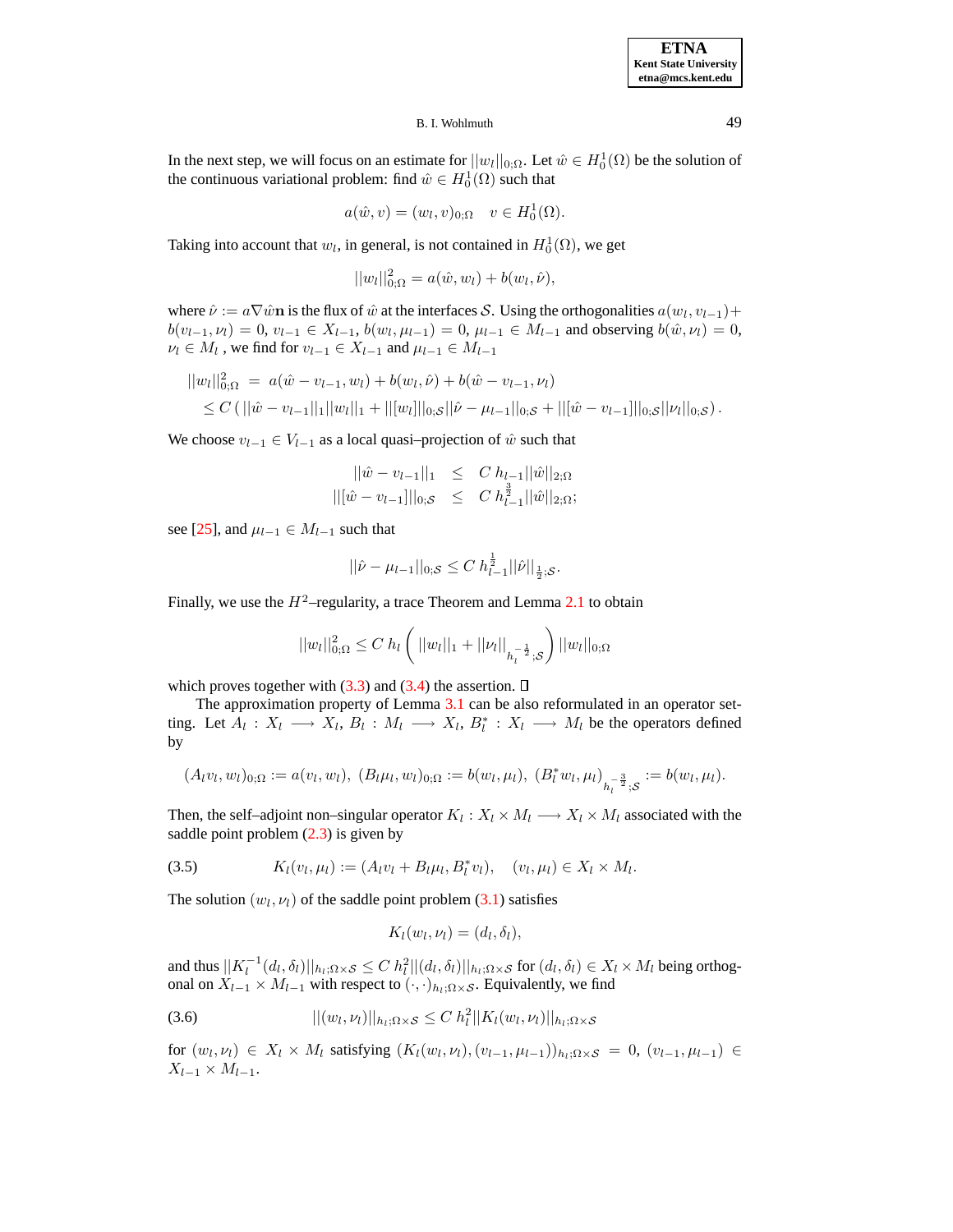The properties of the operator  $B_l$  will be essential for the stability of the iteration process. In the rest of this section, we consider  $B_l$  in more detail, whereas in the next section a suitable smoothing property will be established. The following lemma provides upper and lower bounds for  $||B_l\mu_l||_{0;\Omega}$ . As before in Lemma [3.1,](#page-4-0) we obtain the qualitative result as if the bilinear form  $b(\cdot, \cdot)$  would be uniformly bounded in the meshsize. However, one has to be more careful in the proof.

LEMMA 3.2. *There exist constants such that*

<span id="page-7-0"></span>
$$
(3.7) \t c \frac{1}{h_l^2} ||\mu_l||_{h_l^{-\frac{3}{2}};S} \le ||B_l\mu_l||_{0;\Omega} \le C \frac{1}{h_l^2} ||\mu_l||_{h_l^{-\frac{3}{2}};S}.
$$

*Proof*. The proof of the upper bound is based on the observation that the the bilinear form  $b(\cdot, \cdot)$  reflects a duality pairing on the interfaces. Using an inverse estimate and the definition of  $B_l$ , we obtain

$$
||B_l \mu_l||_{0;\Omega} = \sup_{\substack{w_l \in X_l \\ w_l \neq 0}} \frac{(B_l \mu_l, w_l)_{0;\Omega}}{||w_l||_{0;\Omega}} = \sup_{\substack{w_l \in X_l \\ w_l \neq 0}} \frac{b(w_l, \mu_l)}{||w_l||_{0;\Omega}} \leq \sup_{\substack{w_l \in X_l \\ w_l \neq 0}} \frac{||[w_l]||_{0;S}||\mu_l||_{0;S}}{||w_l||_{0;\Omega}} \leq \frac{C}{h_l^2} ||\mu_l||_{h_l^{-\frac{3}{2}};S}.
$$

The proof of the lower bound follows the lines of the proof of the inf–sup condition and is obtained by construction. Our starting point is

$$
||B_l\mu_l||_{0;\Omega} \ge \frac{b(w_l,\mu_l)}{||w_l||_{0;\Omega}}, \quad w_l \in X_l, w_l \ne 0.
$$

Each  $w_l \in X_l$  is uniquely defined by its values at the vertices of the triangulation. We define  $w_l(p) := \mu_l(p)$  if p is an interior vertex of one of the 1D interface triangulations  $\mathcal{S}_{m,l}$ ,  $1 \leq m \leq M$ . For all other vertices p of  $T_l$ , we set  $w_l(p) := 0$ . This special choice yields  $b(w_l, \mu_l) \ge c ||[w_l]||_{0;\mathcal{S}} ||\mu_l||_{0;\mathcal{S}}$ , we refer to [\[30\]](#page-10-19) for details. Now, the lower bound in [\(3.7\)](#page-7-0) follows from  $||[w_l]||_{0;\mathcal{S}} \ge c h_l^{-1/2}$  $\frac{1}{l}$ <sup>-1/2</sup>||w<sub>l</sub>||<sub>0;</sub> $\Omega$ .

An easy consequence of  $(3.7)$  is

<span id="page-7-1"></span>(3.8) 
$$
\inf_{\substack{v_l \in X_l \\ B_l^* v_l = B_l^* w_l}} ||v_l||_{0;\Omega} \leq C h_l^2 ||B_l^* w_l||_{h_l^{-\frac{3}{2}};\mathcal{S}}, \quad w_l \in X_l.
$$

**Remark:** The fact that the bilinear form  $b(w_l, \mu_l)$  is not uniformly bounded by kwlk<sup>1</sup> kµlkh−1/2;<sup>S</sup> *has no influence on the estimate [\(3.7\)](#page-7-0). We have to consider the* L <sup>2</sup>*–norm*  $\delta$  *of the jump*  $[w_l]$  *in more detail. The properties of the operator*  $B_l$  *are strongly connected with the inf–sup condition [\(2.6\)](#page-3-0), the duality pairing on the interface and an inverse inequality.*

**4. Smoothing property for the saddle point problem.** The second basic tool required to establish convergence within the multigrid framework is the smoothing property. We follow the lines of [\[27\]](#page-10-16) and work with the squared system. The advantage of this approach is that, in contrast to [\[10\]](#page-10-11), modified Schur complements systems do not need to be solved exactly in each smoothing step.

Using the definition [\(3.5\)](#page-6-0) of the operator  $K_l$ , the saddle point problem [\(2.3\)](#page-2-1) on  $X_l \times M_l$ is equivalent to the following operator equation: find  $z_l^* := (u_l, \lambda_l) \in X_l \times M_l$  such that

$$
K_l z_l^* = f_l,
$$

where  $f_l := (\tilde{f}_l, 0) \in X_l \times M_l$  is defined by  $(\tilde{f}_l, v_l)_{0;\Omega} := (f, v_l)_{0;\Omega}, v_l \in X_l$ .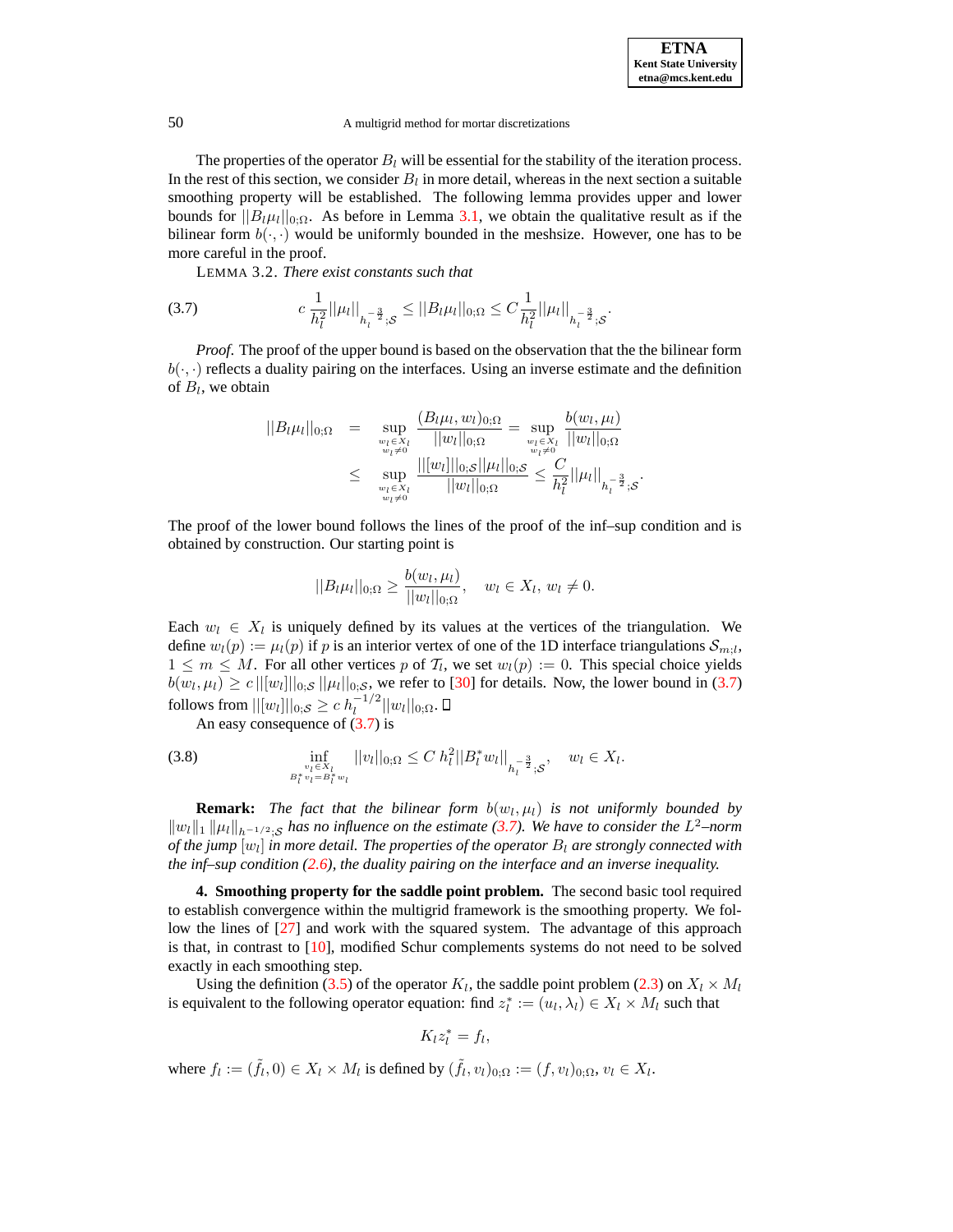The smoothing operator  $\hat{K}_l : X_l \times M_l \longrightarrow X_l \times M_l$  is defined by means of the symmetric positive definite bilinear forms  $\hat{a}(\cdot,\cdot)$  and  $d(\cdot,\cdot)$  on  $X_l \times X_l$  and  $M_l \times M_l$ , respectively,

<span id="page-8-0"></span>
$$
(4.1) \quad (\hat{K}_l(v_l, \mu_l), (w_l, \nu_l))_{h_l; \Omega \times \mathcal{S}} := \hat{a}(v_l, w_l) + d(\nu_l, \mu_l), \quad (w_l, \nu_l) \in X_l \times M_l.
$$

It has a block diagonal structure

$$
\hat{K}_l(v_l, \mu_l) = (\hat{A}_l v_l, D_l \mu_l),
$$

where the operators  $\hat{A}_l : X_l \longrightarrow X_l$  and  $D_l : M_l \longrightarrow M_l$  are associated with the bilinear forms  $\hat{a}(\cdot, \cdot)$  and  $d(\cdot, \cdot)$ , respectively. One smoothing iteration on level l is given by

<span id="page-8-1"></span>(4.2) 
$$
z_l^m := z_l^{m-1} + \hat{K}_l^{-1} K_l \hat{K}_l^{-1} (r_l - K_l z_l^{m-1}),
$$

where  $r_l$  stands for the right side of the system  $K_l z_l = r_l$  which has to be solved,  $z_l$  is the exact solution and  $z_l^m$  denotes the iterate in the *mth*-step. Each smoothing step can be easily performed provided that the application of  $\hat{A}_l^{-1}$  and  $D_l^{-1}$  is cheap. The following lemma gives the smoothing rate:

<span id="page-8-4"></span>LEMMA 4.1. Let  $\hat{K}_l$  be defined as in [\(4.1\)](#page-8-0), where  $\hat{A}_l$ ,  $||\hat{A}_l|| \le C/h_l^2$ , and  $D_l$ ,  $||D_l|| \le$  $C/h<sub>l</sub><sup>2</sup>$ , are self–adjoint positive definite operators. Under the assumptions that there exists a  $\alpha_{w_l}, 0 < \alpha_{w_l} < 1$  for each  $w_l \in X_l$  such that

$$
(A_l w_l, w_l)_{0;\Omega} \le \alpha_{w_l} (\hat{A}_l w_l, w_l)_{0;\Omega}, \quad (B_l D_l^{-1} B_l^* w_l, w_l)_{0;\Omega} \le (1 - \alpha_{w_l}) (\hat{A}_l w_l, w_l)_{0;\Omega},
$$

*the following smoothing property for the iteration [\(4.2\)](#page-8-1) holds*

<span id="page-8-2"></span>(4.3) 
$$
||K_l e_l^m||_{h_l;\Omega \times \mathcal{S}} \leq \frac{C}{h_l^2 \sqrt{m}} ||e_l^0||_{h_l;\Omega \times \mathcal{S}}, \quad m \geq 1,
$$

*where*  $e_l^m := z_l^m - z_l$ ,  $0 \leq m$  *is the iteration error in the mth–smoothing step.* 

 $Furthermore, if  $||\hat{A}_l^{-1}|| \leq C h_l^2$ , we have the following stability estimate for the iteration$ *error*

<span id="page-8-3"></span>(4.4) 
$$
||e_l^m||_{h_l;\Omega\times\mathcal{S}} \leq C ||e_l^0||_{h_l;\Omega\times\mathcal{S}}, \quad m \geq 1
$$

*with a constant independent of* m*.*

*Proof.* The iteration error  $e_l^m$  is given by

$$
e_l^m = (\text{Id} - \hat{K}_l^{-1} K_l \hat{K}_l^{-1} K_l)^m e_l^0, \quad m \ge 1.
$$

Since  $\hat{K}_l$  is a self-adjoint positive definite operator and  $K_l$  is self-adjoint, there exists a complete set of eigenfunctions  $z_l^i$  satisfying

$$
\hat{K}_l^{-\frac{1}{2}} K_l \hat{K}_l^{-\frac{1}{2}} z_l^i = \lambda_i z_l^i.
$$

Setting  $(w_l^i, \mu_l^i) := \hat{K}_l^{-\frac{1}{2}} z_l^i$ , we find for  $\lambda_i \neq 0$ ,

$$
A_l w_l^i + \frac{1}{\lambda_i} B_l D_l^{-1} B_l^* w_l^i = \lambda_i \hat{A}_l w_l^i.
$$

Then, the assumptions on  $A_l$  and  $D_l$  yield  $|\lambda_i| \leq 0.5(\alpha_{w_l^i} + \sqrt{\alpha_{w_l^i}^2 + 4(1-\alpha_{w_l^i})}) \leq 1$ . Without loss of generality, we can assume that the eigenfunctions are normalized  $(z_l^i, z_l^j)_{h_l;\Omega \times \mathcal{S}} =$  $\delta_{ij}$ . Then, the norm of  $K_l e_l^m$  is bounded by

$$
||K_l e_l^m||_{h_l;\Omega \times \mathcal{S}} \leq ||\hat{K}_l^{\frac{1}{2}} \hat{K}_l^{-\frac{1}{2}} K_l \hat{K}_l^{-\frac{1}{2}} (\text{Id} - \hat{K}_l^{-\frac{1}{2}} K_l \hat{K}_l^{-1} K_l \hat{K}_l^{-\frac{1}{2}})^m \hat{K}_l^{\frac{1}{2}} e_l^0||_{h_l;\Omega \times \mathcal{S}} \leq \sup_{s \in \sigma(\hat{K}_l^{-\frac{1}{2}} K_l \hat{K}_l^{-\frac{1}{2}})} |s(1-s^2)^m| ||\hat{K}_l|| ||e_l^0||_{h_l;\Omega \times \mathcal{S}}.
$$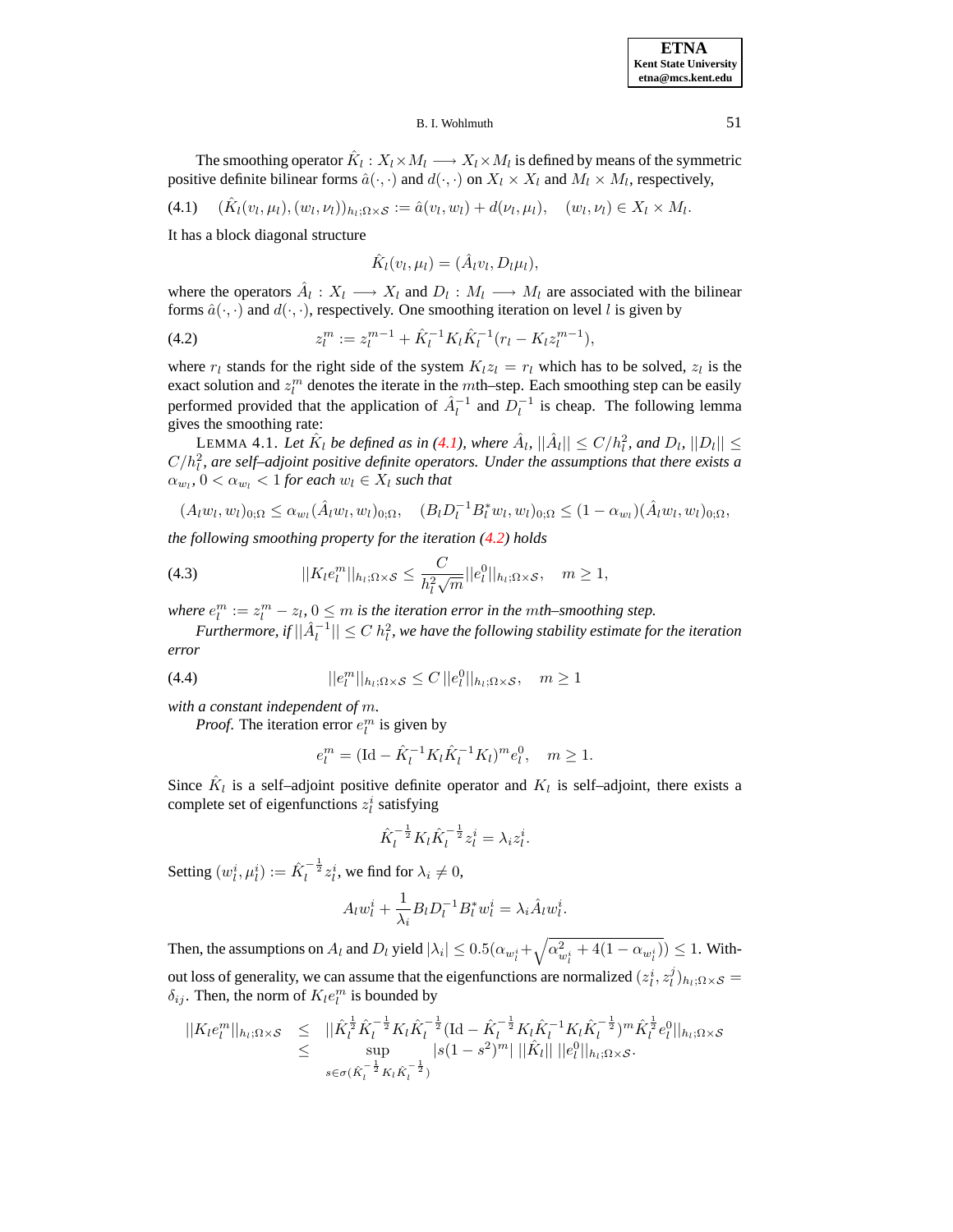

Using  $\sup_{t \in [0,1]} (t(1-t^2)^m) \le C/\sqrt{m}$  and  $||\hat{K}_l|| \le C/h_l^2$ , we obtain [\(4.3\)](#page-8-2). To obtain the stability estimate [\(4.4\)](#page-8-3), we use the same type of arguments. The assumption on  $D_l$  and [\(3.8\)](#page-7-1) yield an upper bound for  $||D_l^{-1/2}$  $\|l^{-(1/2)}\|,$ 

$$
||D_l^{-\frac{1}{2}}|| = \sup_{\substack{\mu_l \in M_l \\ \mu_l \neq 0}} \frac{||D_l^{-\frac{1}{2}}\mu_l||_{h_l^{-3/2};\mathcal{S}}}{||\mu_l||_{h_l^{-3/2};\mathcal{S}}} = \sup_{\substack{\mu_l \in M_l \\ \mu_l \neq 0}} \frac{||D_l^{-\frac{1}{2}}B_l^*w_l||_{h_l^{-3/2};\mathcal{S}}}{||B_l^*w_l||_{h_l^{-3/2};\mathcal{S}}} \leq \sup_{\substack{\mu_l \in M_l \\ \mu_l \neq 0}} \frac{||\hat{A}_l^{\frac{1}{2}}w_l||_{0;\Omega}}{||B_l^*w_l||_{h_l^{-3/2};\mathcal{S}}} \leq C h_l^{-1} h_l^2 \leq C h_l.
$$

The last inequality together with the assumption on  $A_l^{-1/2}$  $\left| \int_l^{-1/2}$  gives  $||\hat{K}_l^{-1/2}|| \leq h_l$ , and thus

$$
||e_l^m||_{h_l;\Omega\times\mathcal{S}} = ||(\mathrm{Id} - \hat{K}_l^{-1} K_l \hat{K}_l^{-1} K_l)^m|| ||e_l^0||_{h_l;\Omega\times\mathcal{S}}
$$
  
 
$$
\leq \sup_{s\in[-1,1]} (1-s^2)^m ||\hat{K}_l^{\frac{1}{2}}|| ||\hat{K}_l^{-\frac{1}{2}}|| ||e_l^0||_{h_l;\Omega\times\mathcal{S}} \leq C ||e_l^0||_{h_l;\Omega\times\mathcal{S}}.
$$

 $\Box$ 

**Remark:** *Replacing the iteration [\(4.2\)](#page-8-1) by a conjugate residual algorithm improves the upper bound [\(4.3\)](#page-8-2). As in the positive definite case with a suitable Jacobi–type smoothing operator, we obtain*

$$
||K_l e_l^m||_{h_l;\Omega \times \mathcal{S}} \leq \frac{C}{h_l^2 m} ||e_l^0||_{h_l;\Omega \times \mathcal{S}}, \quad m \geq 1.
$$

*For more details, we refer the reader to [\[27\]](#page-10-16).*

Combining the approximation property  $(3.6)$  and the smoothing property  $(4.3)$ , we obtain a mesh size independent convergence rate for the two–grid algorithm. The stability estimate  $(4.4)$  is necessary in case of the *W*-cycle analysis. Under the assumptions of Lemma [4.1](#page-8-4) the convergence rate of the W–cycle in the  $|| \cdot ||_{h_l;\Omega \times \mathcal{S}}$ –norm is independent of the number of refinement levels provided that the number of smoothing steps is large enough [\[21,](#page-10-23) [27\]](#page-10-16). For numerical results in the saddle point framework, where the iterates does not satisfy the constraints exactly, we refer the reader to [\[29\]](#page-10-24). In case that the constraints are satisfied in each smoothing step a weaker approximation result than that given in Lemma [3.1](#page-4-0) can be used. Working in the more general framework has the advantage that no mass system has to be solved in each smoothing step as is required in [\[10,](#page-10-11) [11\]](#page-10-12).

**Remark:** *A suitable smoother in the algebraic formulation of the method is given by the following diagonal matrix*

$$
\hat{K}:=\left(\begin{array}{cc} \alpha_1\mathrm{Id} & 0 \\ 0 & h_l^2\alpha_2\mathrm{Id} \end{array}\right)
$$

*with some constants*  $\alpha_1, \alpha_2 > 0$ *. An optimal scaling of the constants has to be obtained by numerical results. Here, nodal basis functions for the finite elements as well as the Lagrange multiplier are used. Then, the level independent convergence rate of the* W*–cycle is obtained for the energy norm*  $|| \cdot ||_{\hat{K}}$  *of*  $\hat{K}$ *.* 

#### REFERENCES

- <span id="page-9-0"></span>[1] Y. ACHDOU AND Y. KUZNETSOV, *Substructuring preconditioners for finite element methods on nonmatching grids*, East–West J. Numer. Math. 3 (1995), pp. 1-28.
- <span id="page-9-1"></span>[2] Y. ACHDOU, Y. KUZNETSOV, AND O. PIRONNEAU, *Substructuring preconditioners for the* Q1 *mortar element method.* Numer. Math. 71 (1995), pp. 419-449.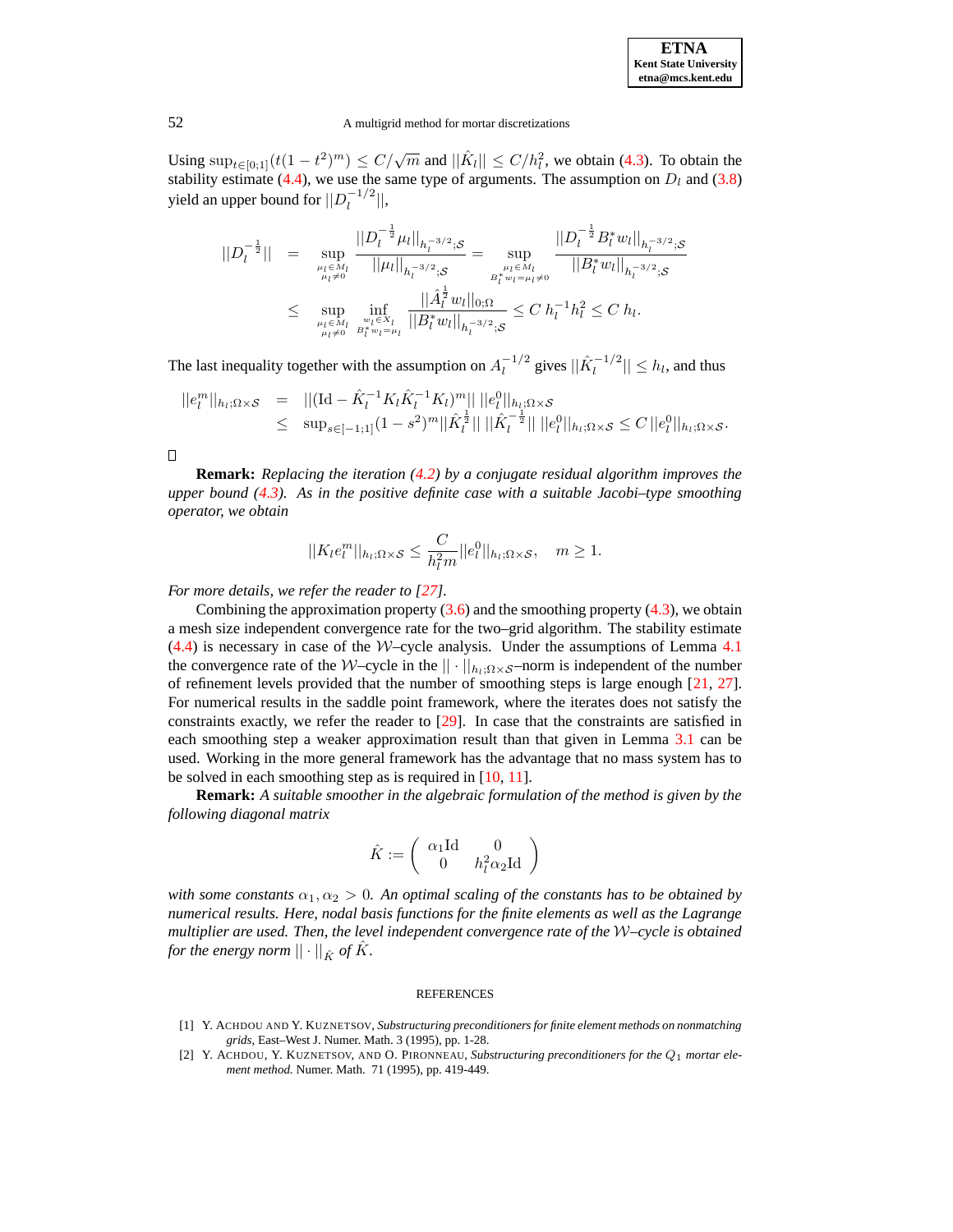- <span id="page-10-14"></span><span id="page-10-4"></span>[3] Y. ACHDOU, Y. MADAY, AND O.B. WIDLUND, *Iterative substructuring preconditioners for mortar element methods in two dimensions*, SIAM J. Numer. Anal., 36 (1999), pp. 551-580.
- <span id="page-10-17"></span>[4] F. BEN BELGACEM, *The mortar finite element method with Lagrange multipliers*, Numer. Math., 84 (1999) pp. 173-197.
- [5] F. BEN BELGACEM AND Y. MADAY, *The mortar element method for three dimensional finite elements.* RAIRO Modél. Anal. Numér. 31 (1997), pp. 289-302.
- <span id="page-10-0"></span>[6] C. BERNARDI, Y. MADAY, AND A.T. PATERA, *Domain decomposition by the mortar element method*, in Asymptotic and numerical methods for partial differential equations with critical parameters,H. Kaper et al., eds., pp. 269-286, Reidel, Dordrecht, 1993.
- <span id="page-10-1"></span>[7] C. BERNARDI, Y. MADAY, AND A.T. PATERA, *A new nonconforming approach to domain decomposition: the mortar element method*, in Nonlinear Partial differential Equations and Their Applications.College ` de France Seminar. Vol. XII. Papers from the Seminar on Applied Mathematics held at the Collège de France, Paris, 1991–1993, H.H. Brézis and J.-L. Lions eds., Pitman Research Notes in Mathematics Series, 302. Longman Scientific & Technical, Harlow, pp. 13-51.
- <span id="page-10-20"></span>[8] C. BERNARDI AND Y. MADAY, *Raffinement de maillage en elements finis par la methode des joints*, C. R. Acad. Sci., Paris, Ser. I Math.320, No.3 (1995), pp. 373-377. This paper appeared also as a preprint, Laboratoire d'Analyse Numérique, Univ. Pierre et Marie Curie, Paris, R94029, including more details.
- [9] D. BRAESS, *Finite Elemente*, Springer–Verlag, Berlin, 1992.
- <span id="page-10-11"></span>[10] D. BRAESS, W. DAHMEN, AND C. WIENERS, *A multigrid algorithm for the mortar finite element method*, SIAM J. Numer. Anal., 37, (1999), pp. 48-69.
- <span id="page-10-12"></span>[11] D. BRAESS AND W. DAHMEN, *Stability estimates of the mortar finite element method for 3–dimensional problems*, East–West J. Numer. Math., 6 (1998), pp. 249-263.
- <span id="page-10-9"></span>[12] D. BRAESS, M. DRYJA, AND W. HACKBUSCH, *A multigrid method for nonconforming FE–discretizations with applications to non–matching grids*, Computing, 63 (1999), pp. 1-25.
- <span id="page-10-15"></span>[13] D. BRAESS AND R. SARAZIN, *An efficient smoother for the Stokes problem*, Appl. Numer. Math., 23 (1997), pp. 3-19.
- [14] F. BREZZI AND M. FORTIN, *Mixed and hybrid finite element methods*, Springer–Verlag, New York, 1991
- <span id="page-10-21"></span><span id="page-10-2"></span>[15] M. CASARIN AND O.B. WIDLUND, *A hierarchical preconditioner for the mortar finite element method.* Electron. Trans. Numer. Anal., 4 (1996), pp. 75-88.
	- etna.mcs.kent.edu/vol.4.1996/pp75-88.dir/pp75-88.pdf
- <span id="page-10-3"></span>[16] M. DRYJA, *An iterative substructuring method for elliptic mortar finite element problems with discontinuous coefficients*, in Domain Decomposition Methods 10, J. Mandel, C. Farhat, and X.-C. Cai, eds., Contemp. Math., 218, American Mathematical Society, 1998, pp. 94-103.
- <span id="page-10-5"></span>[17] B. ENGELMANN, R.H.W. HOPPE, Y. ILIASH, Y. KUZNETSOV, Y. VASSILEVSKI, AND B.I. WOHLMUTH, *Adaptive finite element methods for domain decompositions on nonmatching grids*, to appear in Parallel solution of PDEs, IMA, Springer, Berlin–Heidelber–New York, 120, 2000, pp.57-84.
- <span id="page-10-6"></span>[18] B. ENGELMANN, R.H.W. HOPPE, Y. ILIASH, Y. KUZNETSOV, Y. VASSILEVSKI, AND B.I. WOHLMUTH, *Adaptive macro–hybrid finite element methods*, in ENUMATH(Heidelberg) 97, H.G. Bock, F. Brezzi, R. Glowinski, G. Kanschat, Y. Kuznetsov,J. Périaux, and R. Rannacher, eds., World Scientific, Singapore, 1998, pp. 294-302.
- <span id="page-10-10"></span>[19] J. GOPALAKRISHNAN AND J. PASCIAK, *Multigrid for the mortar finite element method*, to appear in SIAM J. Numer. Anal.
- <span id="page-10-23"></span>[20] W. HACKBUSCH, *Multigrid methods and applications*, Springer Berlin, 1985.
- <span id="page-10-7"></span>[21] W. HACKBUSCH, *Iterative Solution of Large Sparse Systems of Equations*, Springer-Verlag, 1993.
- [22] R.H.W. HOPPE, Y. ILIASH, Y. KUZNETSOV, Y. VASSILEVSKI, AND B.I. WOHLMUTH, *Analysis and parallel implementation of adaptive mortar finite element methods*, East–West J. Numer. Math., 6 (1998), pp.223-248.
- <span id="page-10-8"></span>[23] Y. KUZNETSOV, *Efficient iterative solvers for elliptic finite element problems on nonmatching grids*, Russian J. Numer. Anal. Math. Modelling, 10 (1995), pp. 127-143.
- [24] P. LE TALLEC AND T. SASSI, *Domain decomposition with nonmatching grids: augmented Lagrangian approach*, Math. Comput. 64 (1995), pp. 1367-1396.
- <span id="page-10-22"></span>[25] L.R. SCOTT AND S. ZHANG, *Finite element interpolation of nonsmooth functions satisfying boundary conditions*, Math. Comp. 54 (1990), pp. 483-493.
- <span id="page-10-18"></span>[26] P. SESHAIYER AND M. SURI, *Convergence results for non–conformin g* hp *methods: The mortar finite element method*, Domain Decomposition Methods 10, J. Mandel, C. Farhat, and X.-C. Cai, eds., Contemp. Math., 218, American Mathematical Society, 1998, pp. 453-459.
- <span id="page-10-16"></span>[27] R. VERFÜRTH, *A multilevel algorithm for mixed problems*, SIAM J. Numer. Anal., 21 (1984), pp. 264-271.
- <span id="page-10-13"></span>[28] C. WIENERS AND B.I. WOHLMUTH, *The coupling of mixed and conforming finite element discretizations*, in Domain Decomposition Methods 10, J. Mandel, C. Farhat, and X.-C. Cai, eds., Contemp. Math., 218, American Mathematical Society, 1998, pp. 547-554.
- <span id="page-10-24"></span><span id="page-10-19"></span>[29] C. WIENERS AND B.I. WOHLMUTH, *A general framework for multigrid methods for mortar finite elements*, Submitted to Notes on Numerical Fluid Mechanics, Vieweg